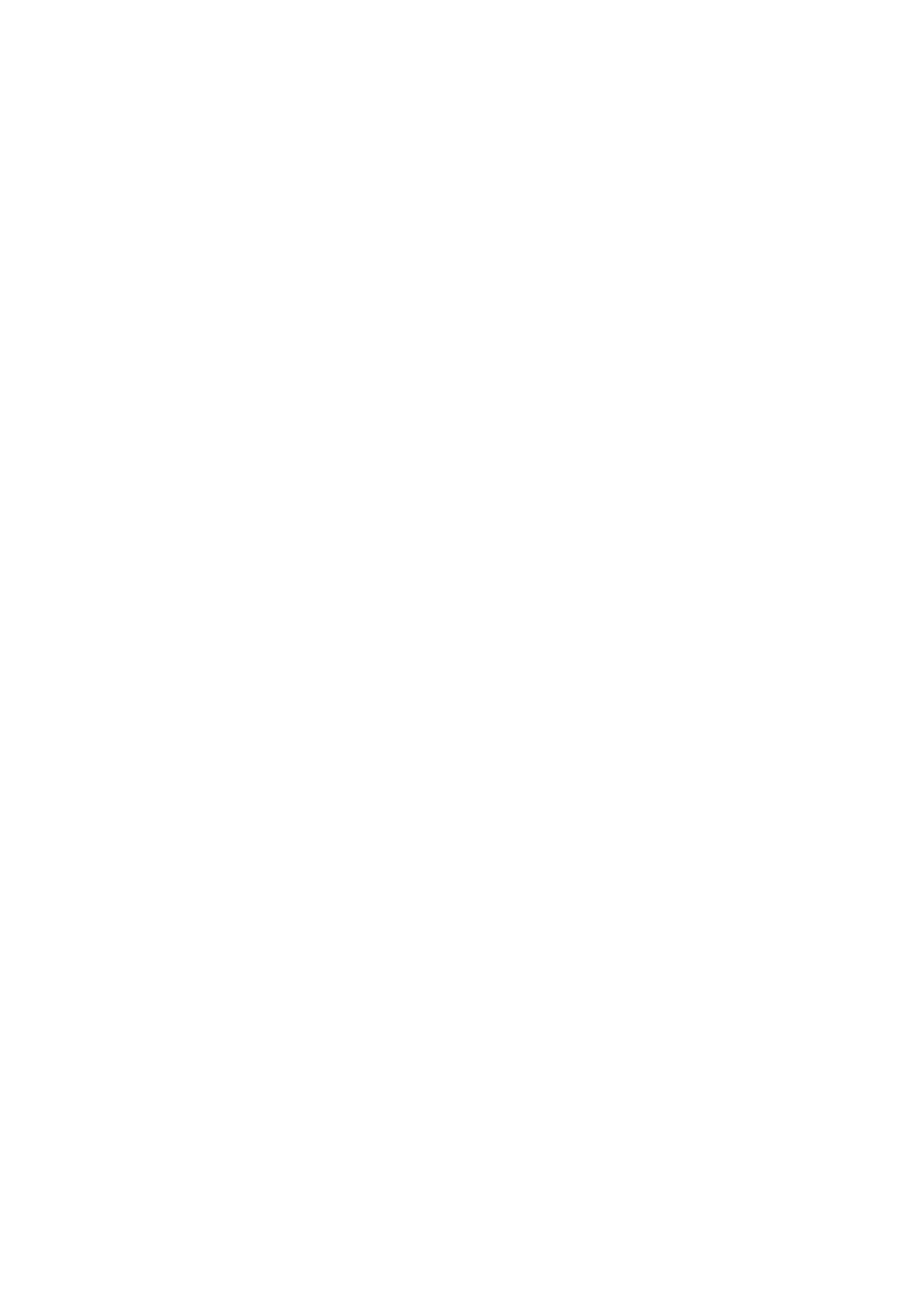Berichte aus der Chemie

**Crispin Lichtenberg**

# **Allyl Compounds of Main Group Metals**

Coordination, Reactivity, and Catalytic Application

Shaker Verlag Aachen 2013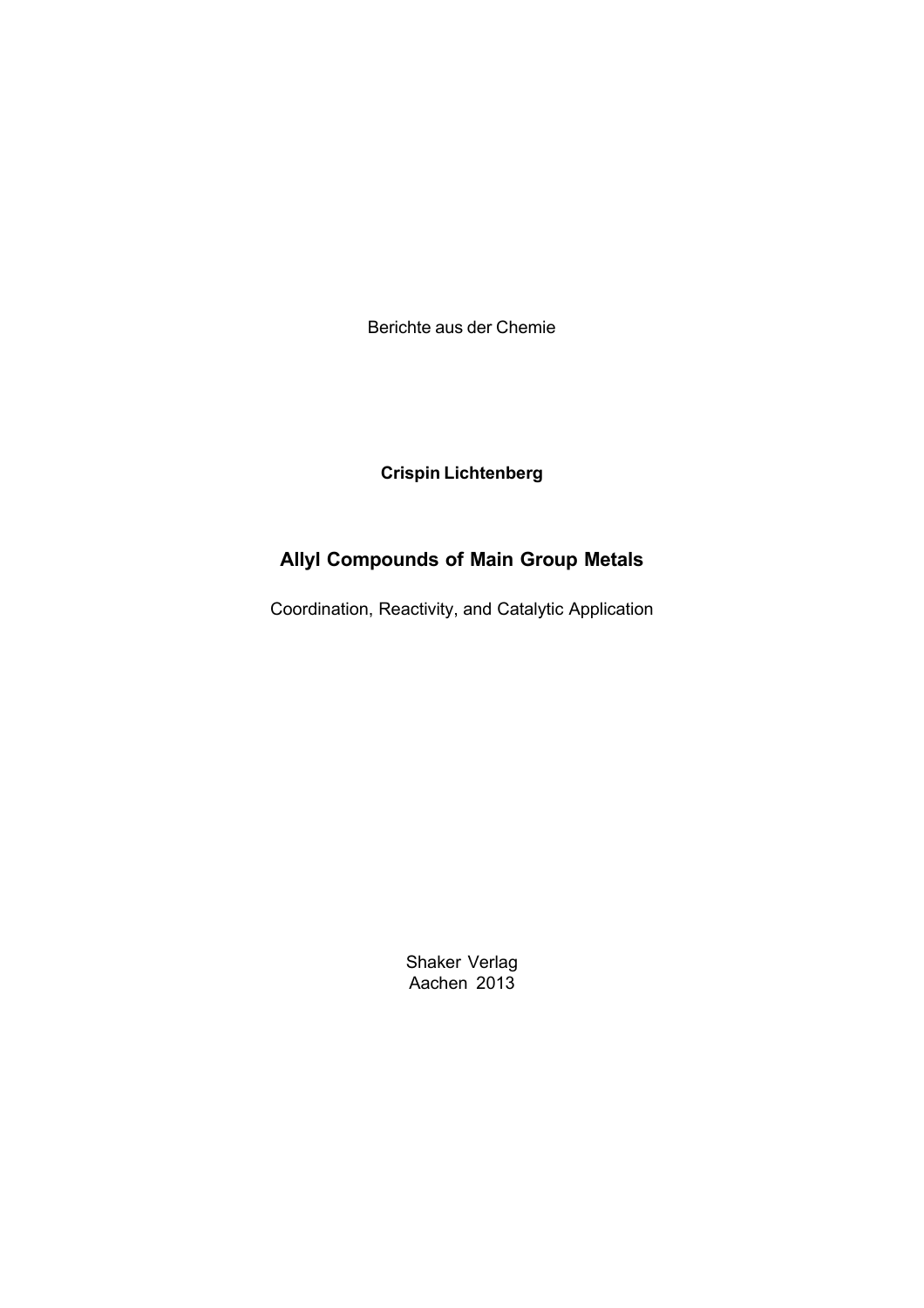#### **Bibliographic information published by the Deutsche Nationalbibliothek**

The Deutsche Nationalbibliothek lists this publication in the Deutsche Nationalbibliografie; detailed bibliographic data are available in the Internet at http://dnb.d-nb.de.

Zugl.: D 82 (Diss. RWTH Aachen University, 2013)

Copyright Shaker Verlag 2013 All rights reserved. No part of this publication may be reproduced, stored in a retrieval system, or transmitted, in any form or by any means, electronic, mechanical, photocopying, recording or otherwise, without the prior permission of the publishers.

Printed in Germany.

ISBN 978-3-8440-1859-2 ISSN 0945-070X

Shaker Verlag GmbH • P.O. BOX 101818 • D-52018 Aachen Phone: 0049/2407/9596-0 • Telefax: 0049/2407/9596-9 Internet: www.shaker.de • e-mail: info@shaker.de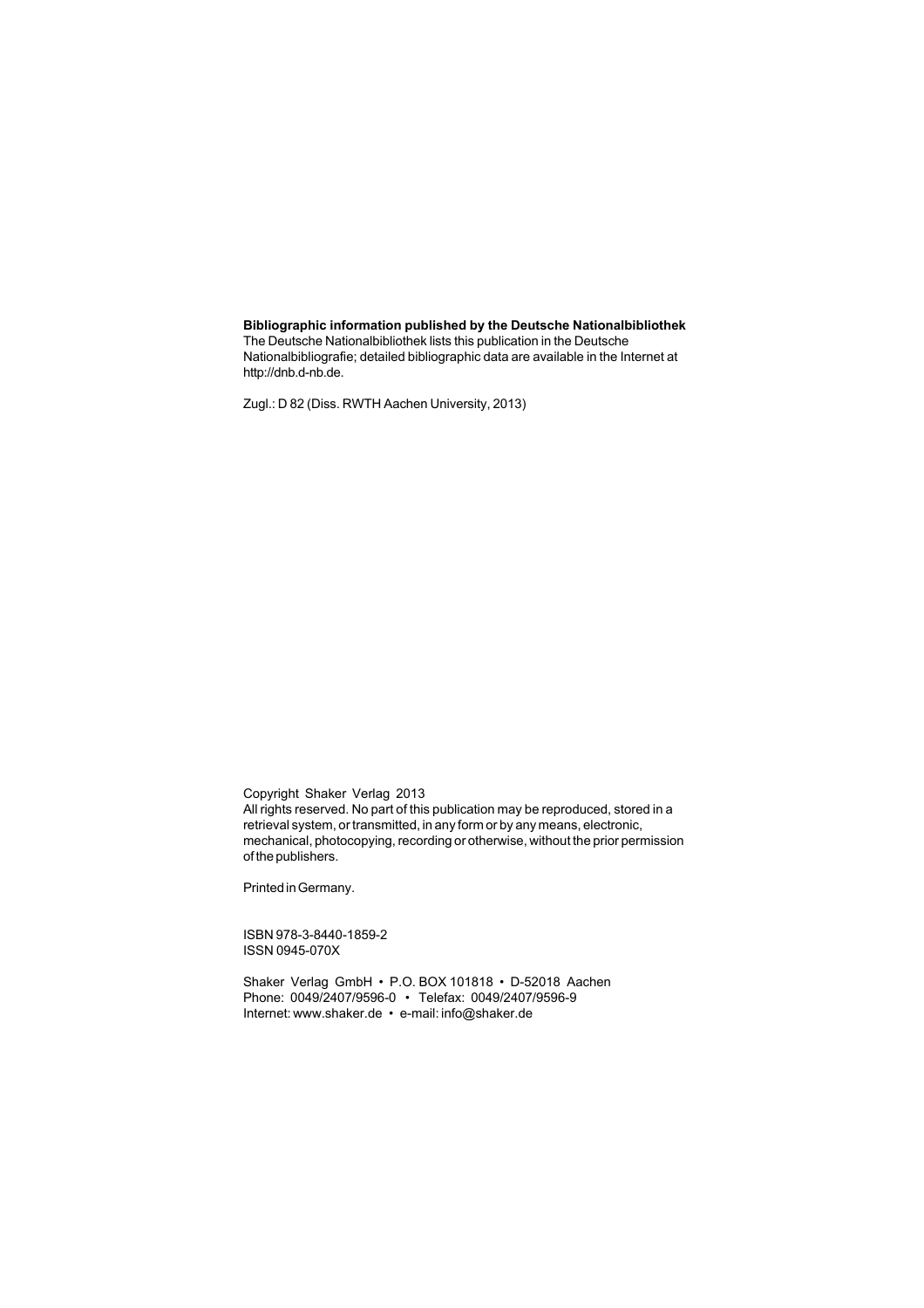## **Acknowledgements**

I would like to thank my supervisor, Prof. Dr. Jun Okuda, for his constant scientific guidance and support, for effective work on manuscripts as well as for providing a challenging research project and excellent working conditions.

Furthermore, I would like to thank Prof. Dr. Ulli Englert for being the second examiner and for contributing to this work, especially with his crystallographic expertise including in situ crystallizations.

I would like to express my gratitude to Prof. Dr. Markus Albrecht and Prof. Dr. Marcel Liauw, who accepted to act as the third examiner and as the chairman of the examination committee, respectively.

Financial support by Fonds der Chemischen Industrie (Kekulé scholarship) is gratefully acknowledged, as it ensured my monthly income and made conference contributions possible. Fruitful collaborative research projects were realized together with Dr. Lionel Perrin, Prof. Dr. Laurent Maron, M. Sc. Julien Engel, Prof. Dr. Gerhard Raabe, Prof. Dr. Timothy P. Hanusa (theoretical chemistry) as well as M. Sc. Fangfang Pan and Prof. Dr. Ulli Englert (crystallography). Thank you for a good working atmosphere and for your valuable contributions.

Thanks to Toni Gossen, Rachida Bomahrat, and Manuela Lumbardu-Böhme for carrying out numerous NMR measurements and for doing a good job at performing time consuming special measurements while keeping the everyday business running. Furthermore, I want to thank all members of the Englert group for skillful picking of single crystals and single crystal X-ray data collection. Thanks to Dr. Thomas Spaniol for solving and refining these data sets.

I would like to thank M. Sc. Christoph Malbertz and B. Sc. Lara Lemmerz, who contributed to this work as a research student and as a bachelor student, respectively.

A special thanks to all former and current members of the Okuda group for initially welcoming me in the group, for creating a good working atmosphere, for helpful discussions, and for the good times we had in and outside the lab. Apart from all chemistry related support: thank you for daily espresso breaks, weekly football matches, trips to Spa, barbecues, Kegeln, and many more activities that led to recreation in one way or another.

Thanks to all former and current members of the Powerlaboratorium 2: it was a pleasure to work with you – good work-nonsense balance!

Finally, I would like to thank Regina and my friends and family for their constant backup and support. I could always count on you. Thank you for sharing ups and downs with me!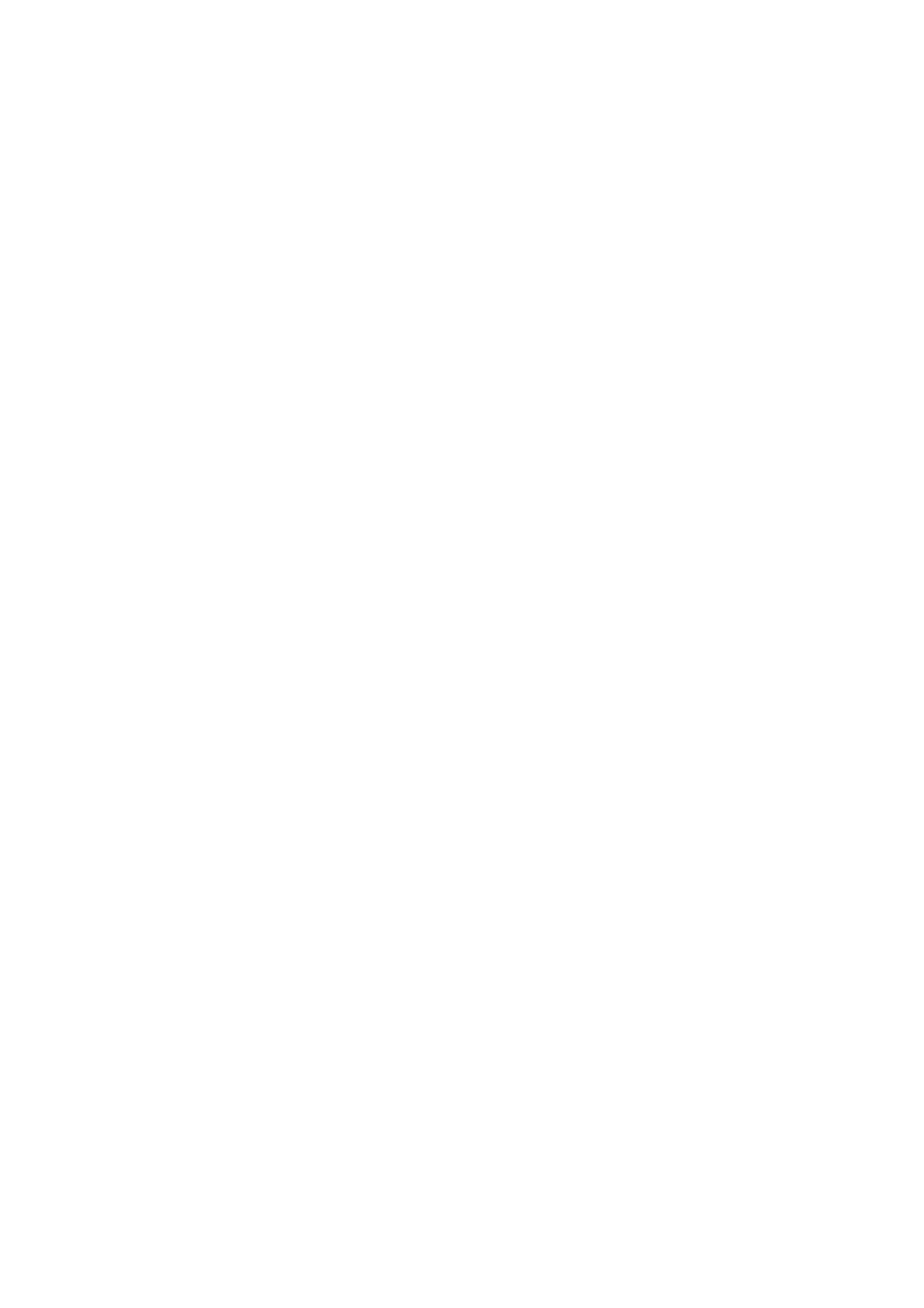The work delineated here was carried out between January 2010 and December 2012 in the laboratories of Prof. Dr. Jun Okuda, at the Institute of Inorganic Chemistry of RWTH Aachen University, Germany.